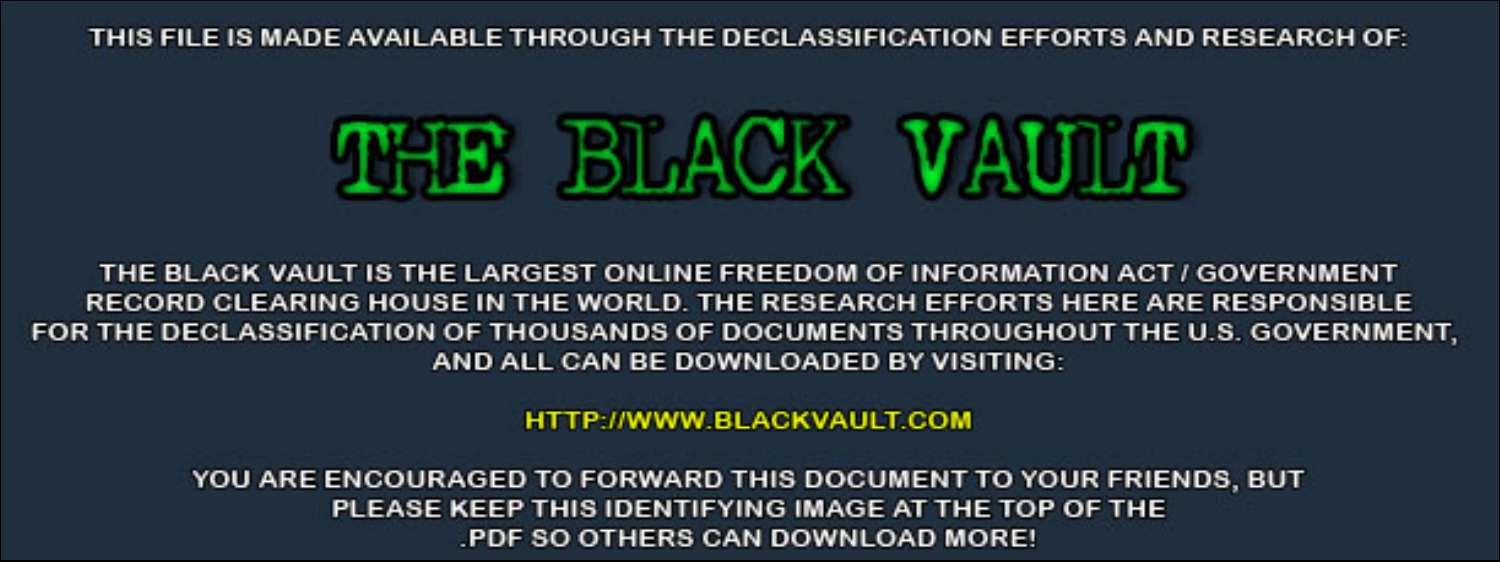SECRET POOMINT CX1

# **(U) Cryptologic Almanac 50th Anniversary Series**

# **(U) The Time of Investigations, Part 1 of 2**

(D) The word "oversight" has two contradictory meanings; it can mean "omission," or it can mean "scrutiny." In the history of Congress's relations with NSA, both definitions have applied. During the 1970s, congressional oversight moved from the first definition to the second.

(U<sub>HF</sub>OUO) Congressional oversight of NSA was slight until the 1970s. NSA's budget was looked over by four committees: the Armed Services and Appropriations committees in each house of Congress. In reality, for years these committees were dominated by conservatives of both parties who -- for the most part -- preferred not to get involved in intelligence matters. The budget review usually was not too stringent. These committees and occasional others also scrutinized NSA when sensational events involving the cryptologic organizations required actions -- the Martin and Mitchell defection in 1960, the Liberty incident of 1967, and the Pueblo incident of 1968, for example.

(U) It is sometimes charged that the National Security Agency was once considered secret and did not appear on government "org charts." This is untrue, although NSA strove to keep a low public profile. Some of NSA's policies, including discouraging its workforce from directly confirming their employer unless absolutely necessary, led to jokes that the acronym stood for "No Such Agency" or "Never Say Anything."

(U) In actuality, NSA appeared on organization charts, and even had bland, rather fuzzy descriptions of itself for public consumption. The media occasionally had written about the Agency, usually when something happened that could not be kept under wraps - espionage cases, for example, or the LIBERTY and PUEBLO incidents.

(U) It is true to say thatin the early 1970s, NSA was unused to close scrutiny from either Congress or the press.

(U) That was about to change.

(U) The 1960s and 1970s were a time of turmoil in the United States, a time of disillusionment.

(U) The troubled times began with the assassination of President John F. Kennedy in November 1963. The killing of a president was traumatic enough for the nation, but in the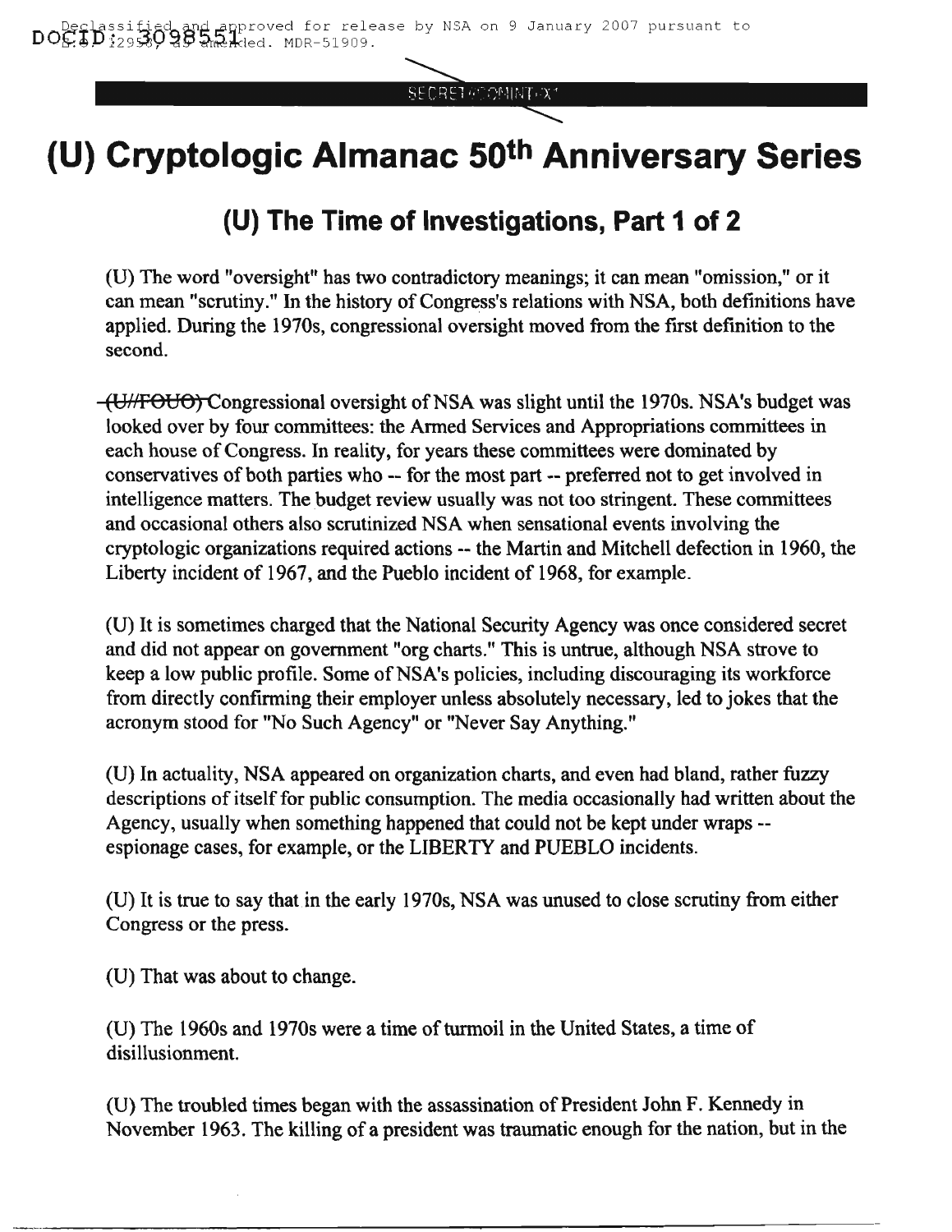wake of the tragedy came suspicions of conspiracy behind his murder and widespread distrust in the results of the government's investigation of it.

(V) The escalating V.S. intervention in the war in Vietnam from 1965 increased the turmoil. Large segments of the public and some in leadership positions questioned the legitimacy of America's participation in the war; even many who supported the war effort had questions about the conduct of combat operations. This controversy was exacerbated as media around the world pointed out discrepancies between official U.S. government statements about the war and the reality on the ground in Southeast Asia. The years of the Vietnam War were marked by seemingly daily demonstrations on American universities and frequent organized mass protests outside government buildings.

(U) Confidence in American institutions was further shaken by the Watergate scandal. During the election campaign of 1972, a team of burglars was caught breaking into the headquarters of the Democratic Party in the Watergate Building in Washington, D.C. Several of the burglars were former employees of the Central Intelligence Agency and the team leader had current White House ties. Subsequently, congressional committees began investigating the Nixon administration's connection to the incident, including credible charges that the president himself had participated in a cover-up. President Richard Nixon resigned in the midst of the scandal investigation.

(V) Relations between the White House and Capitol Hill underwent subtle changes as well. A healthy tension based on differing perspectives had existed between the two branches of government probably as long as they had existed. Generally, over the years, however, Congress had taken data provided by the Executive Branch at face value, although often differing about how to interpret it. By the late 1960s and early 1970s, however, many congressmen began to feel that recent presidents had withheld crucial information or even altered it before sending it to the Hill. Congress began questioning Executive representatives more closely and developing their own sources of data.

(V) The national turmoil provided ample opportunity for the media to excel, and media reporting fueled public anger at the scandals. Both print and broadcast media began putting more resources into investigative reporting about government organizations and actions, and revelations produced by this reporting appeared almost daily.

(V) In this volatile situation, in the early 1970s some newspapers and broadcasters began charging that members of the U.S. intelligence community had engaged in illegal acts, including spying on Americans and assassination of foreign leaders. The Senate investigation was triggered by an article in the New York Times charged that, under the Nixon administration, the CIA had conducted massive and illegal operations against the antiwar movement and other dissident groups.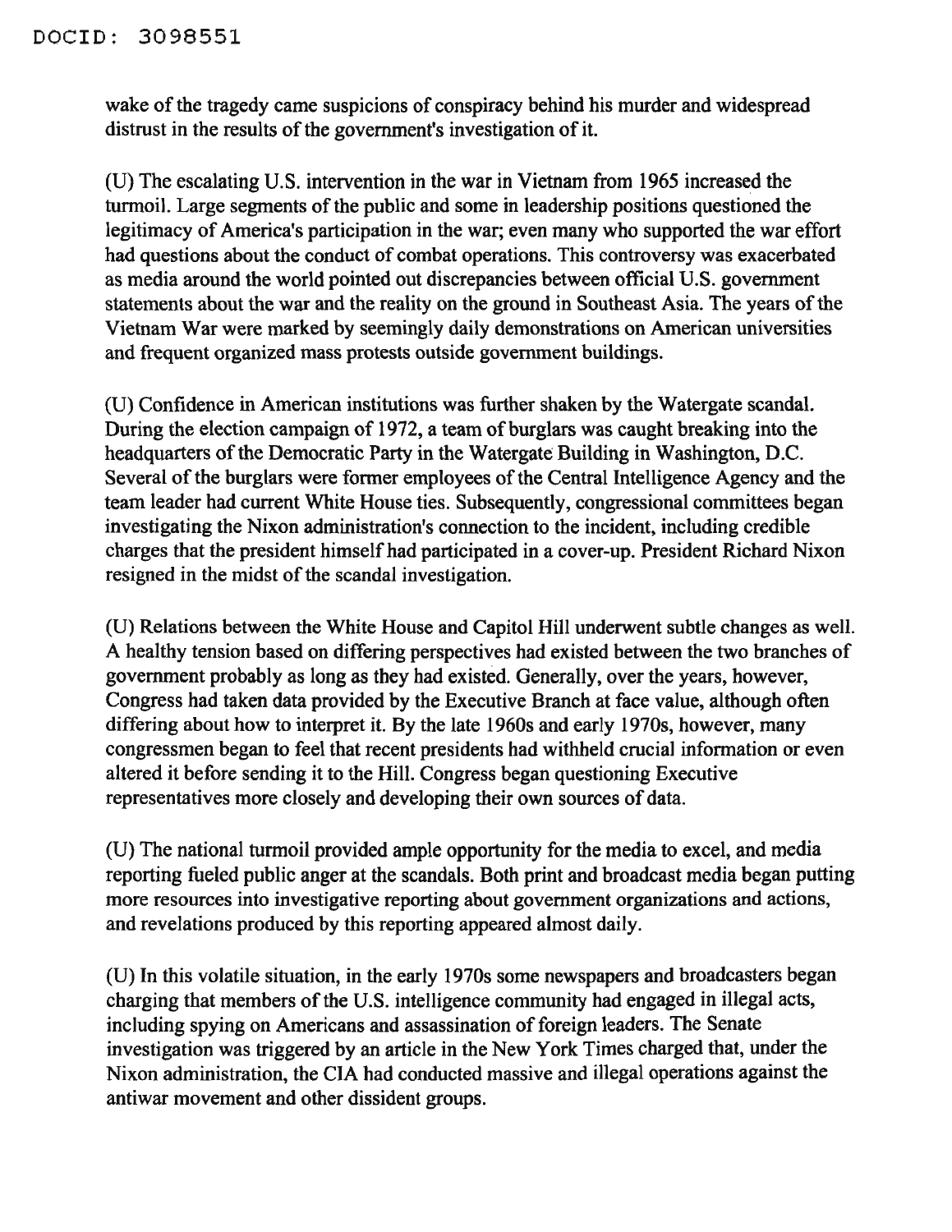(U) The new Ford administration as well as Congress launched investigations of the charges. What the investigations found led to profound changes in the conduct of American intelligence activities.

(U) Although the initial target was the CIA, other components of the community, including NSA, were thoroughly scrutinized in the course of the investigations.

### **ROCKEFELLER COMMISSION**

(U) In an unsuccessful attempt to retain control of the investigation of the intelligence community and any corrective actions, President Gerald Ford established a high-level commission to investigate alleged CIA activities within the United States; the commission was led by Vice President Nelson Rockefeller. The vice president, in addition to being from one of America's wealthiest families, had been involved in both federal and state governments since the Second World War, and he knew how to get things done in Washington.

(D) The Rockefeller Commission dealt but little with NSA, and, in any event, its deliberations and recommendations were soon overtaken by the more extensive and better publicized congressional investigations.

#### **CHURCH COMMITrEE**

(D) After these serious allegations, the Senate established the Select Committee on Intelligence on January 27, 1974, with Frank Church (D, ID) as its chairman. Among Democratic members were Gary Hart of Colorado and Walter Mondale of Minnesota (later vice president); Republican members included Howard Baker of Tennessee, former presidential candidate Barry Goldwater of Arizona, and John Tower of Texas.

 $\sqrt{\frac{S}{S}}$ -Initially, the committee had intended to investigate only CIA activities, but in the course of a document search, staffers found references to the SHAMROCK operation, in which cable (i.e., telegraph) companies provided copies of outgoing international messages to NSA (see below for details). This led the committee to broaden its look at the community to include NSA.

(UII~OUO) Senator Church visited NSA on May 25, and committee staffmembers began working with the Agency to collect data. There was unease on both sides: Senate staffers were suspicious of the large and largely unknown agency; NSA officials, used to thinking of SIGINT as an exclusive possession of the Executive Branch, were reluctant to share documents fully with a congressional committee. The DIRNSA, General Lew Allen, USAF, intervened on the side of cooperation by his employees, and the situation improved on both sides.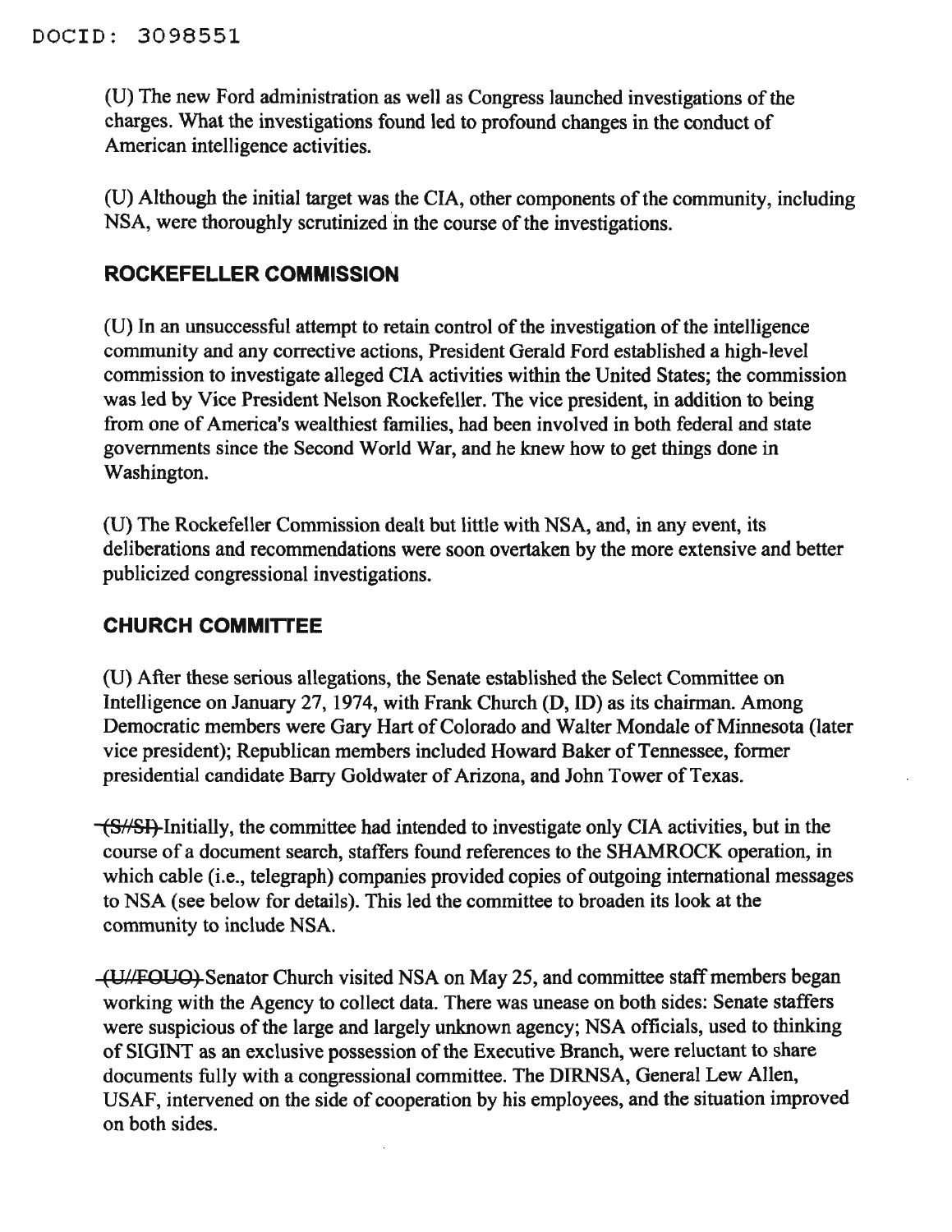(U/FOUO) By the time the investigation phase ended in October 1975, both sides had learned to work together, if not comfortably, at least in honest cooperation.

(U/fFOUO) As they probed, investigators also learned about Operation MINARET, in which NSA maintained watch lists of individuals and which possibly violated the rights of U.S. citizens (see below for details). General Allen was invited to testify in open committee hearings about it. Although the DIRNSA said he was willing to testify in closed but not open sessions, and despite a telephone call from President Ford to Frank Church, the committee insisted on open testimony. Senator Church argued that airing of abuses on the record was necessary because legislation would be needed to prevent recurrences.

(811511 General Allen's appearance in open hearings turned out to be a great success. The committee complimented him on his cooperation, and he even got favorable press notices. Beforehand, Allen had explained to the committee that some public reporting of information from SIGINT had resulted in the loss of important sources. The committee and Allen therefore strove prior to the public session to ensure that the director would say all that needed airing, but at the same time ensure that his testimony would not go into risky areas.

(UflFOUO) NSA cooperation with the Church Committee paid off. When the committee issued its final report in February 1976, NSA was discussed directly in just seven pages out of seven volumes of hearings. The final report noted the potential for abuse in NSA's capabilities, and recommended legislation to provide safeguards.

## **SHAMROCK**

(U) Under censorship laws during both world wars, cable companies had been required to furnish the U.S. government with copies of all telegrams they sent out, even by private individuals. The practice had been continued until the late 1920s when legislation, the Radio Act of 1927, seemed to make this practice illegal. The practice resumed at the beginning of World War II.

(U) The intelligence community sought to continue this access to international cable traffic after the end of the war. A succession of attorneys general and secretaries of defense assured the cable companies that they would not be prosecuted for undertaking this patriotic duty.

(U) NSA called the acquisition of "drop copies" of cables Project SHAMROCK. This project continued until the early 1970s, when Director Lew Allen decided the practice, although probably legal, did not pass the "smell test" and terminated it.